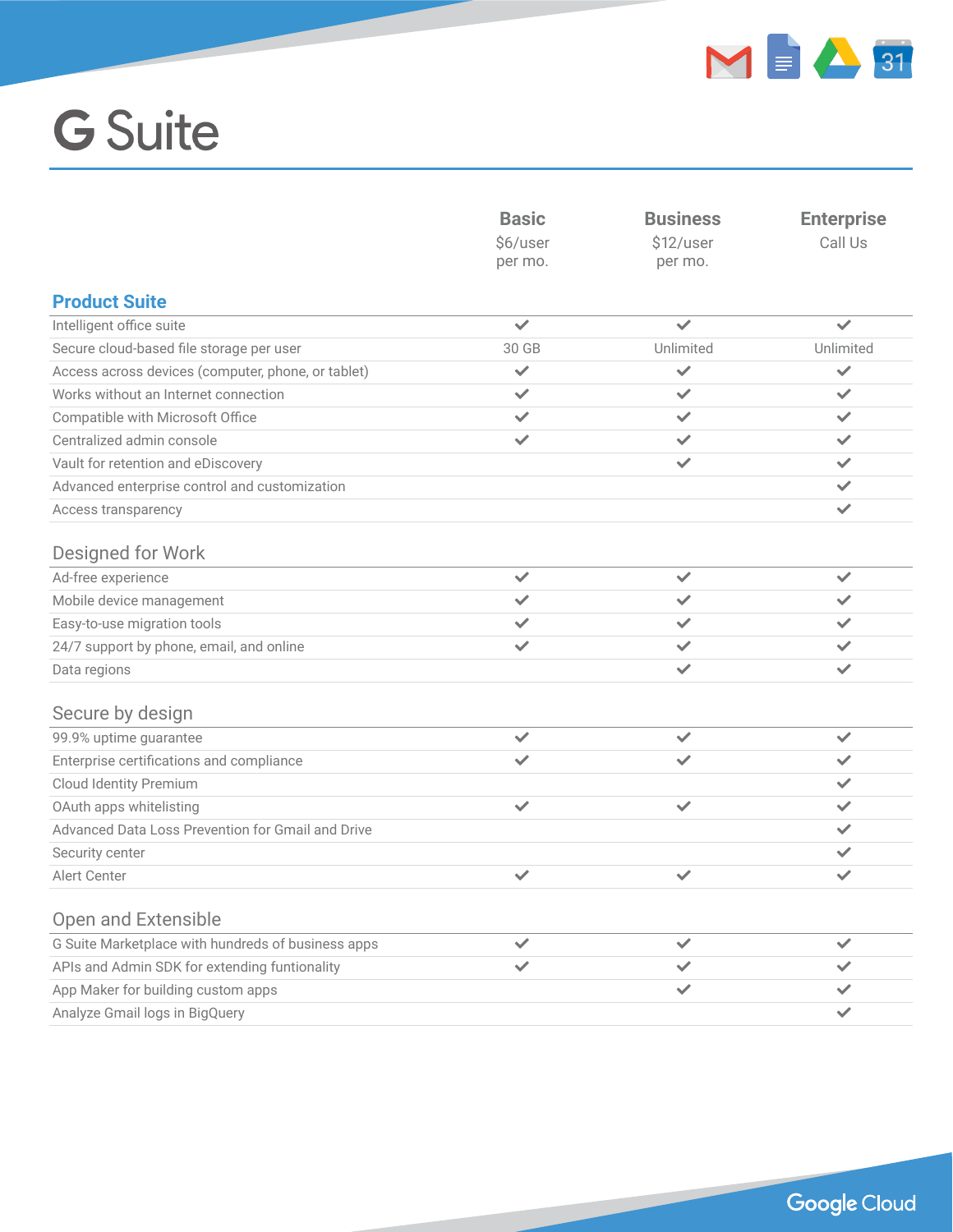

|                                                                    | <b>Basic</b><br>\$6/user | <b>Business</b><br>\$12/user                                               | <b>Enterprise</b> |
|--------------------------------------------------------------------|--------------------------|----------------------------------------------------------------------------|-------------------|
|                                                                    |                          |                                                                            | Call Us           |
|                                                                    | per mo.                  | per mo.                                                                    |                   |
|                                                                    |                          |                                                                            |                   |
| $M$ Gmail                                                          |                          |                                                                            |                   |
| Enhanced productivity & intelligence                               | $\checkmark$             | $\checkmark$                                                               | $\checkmark$      |
| Preview attachments                                                | $\checkmark$             | ✓                                                                          | $\checkmark$      |
| Delegation                                                         | ✓                        | ✓                                                                          | $\checkmark$      |
| Email receipts                                                     | $\checkmark$             | ✓                                                                          | ✓                 |
| Recover messages for up to 30 days after they're deleted           | ✓                        | ✓                                                                          | $\checkmark$      |
| Global spam settings with compliance filters                       | $\checkmark$             | ✓                                                                          | ✓                 |
| Maximum recipients per message, user, or day                       | $\checkmark$             | ✓                                                                          | ✓                 |
| Attachment size limit                                              | $\checkmark$             | ✓                                                                          | $\checkmark$      |
| Email retention                                                    | $\checkmark$             | ✓                                                                          | ✓                 |
| Outbound footer (legal)                                            | $\checkmark$             | $\checkmark$                                                               | $\checkmark$      |
| Catch-all address                                                  | $\checkmark$             | ✓                                                                          | ✓                 |
| Create aliases                                                     | $\checkmark$             | ✓                                                                          | $\checkmark$      |
| Secure by design                                                   |                          |                                                                            |                   |
| Data loss protection (DLP) for Gmail                               |                          |                                                                            | $\checkmark$      |
| S/MIME Encryption                                                  |                          |                                                                            | ✓                 |
| TLS server-to-server encryption                                    | $\checkmark$             | ✓                                                                          | ✓                 |
| Content management filters & custom polcies                        |                          |                                                                            | $\checkmark$      |
| Open and Extensible                                                |                          |                                                                            |                   |
| G Suite Sync for Microsoft Outlook (GSSMO)                         | $\checkmark$             | ✓                                                                          | $\checkmark$      |
| Powerful APIs to help administer and manage user accounts          | ✓                        | ✓                                                                          | $\checkmark$      |
| Integration with third-party archiving tools (exchange journaling) |                          |                                                                            | $\checkmark$      |
| <b>C</b> Hangouts Meet                                             |                          |                                                                            |                   |
| Maximum number of partcipants                                      | 100                      | 150                                                                        | 250               |
| Native apps for Android and iOS                                    | $\checkmark$             | $\checkmark$                                                               | $\checkmark$      |
| Presentations                                                      | $\checkmark$             | ✓                                                                          | ✓                 |
| External participants                                              | $\checkmark$             | $\checkmark$                                                               | ✓                 |
| Record meetings and save them to Drive                             |                          |                                                                            | $\checkmark$      |
| Dial in, by dialing into a US phone number                         | ✓                        | ✓                                                                          | ✓                 |
| Dial in, by dialing into an international phone number             | ✓                        | ✓                                                                          | $\checkmark$      |
| Live streaming                                                     |                          |                                                                            | 100,000           |
| Chromebox for meetings [Hangouts Meet hardware]                    |                          | Additional license required Additional license required Addtl. license req |                   |
|                                                                    |                          |                                                                            |                   |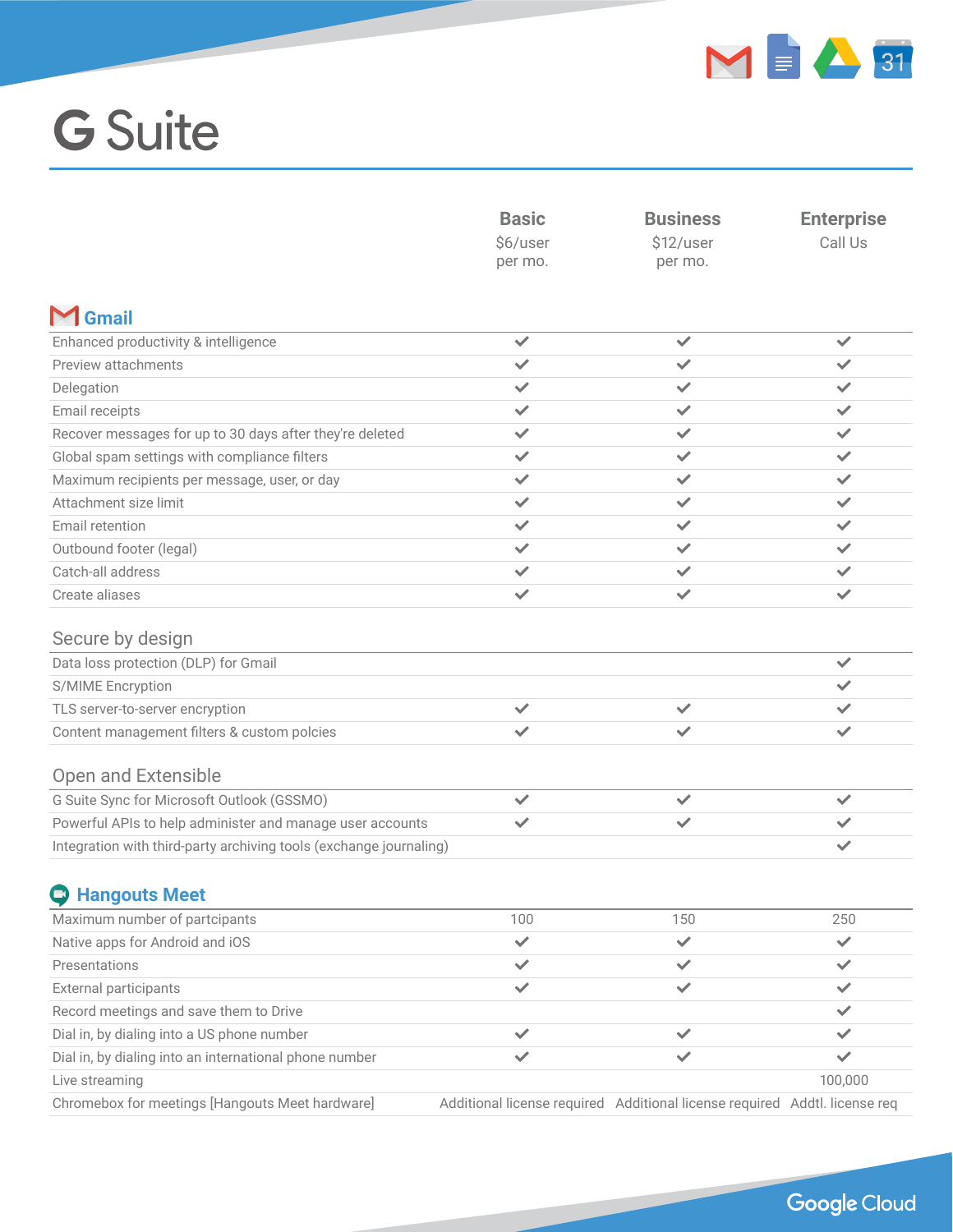

|                                           | <b>Basic</b><br>\$6/user<br>per mo. | <b>Business</b><br>\$12/user<br>per mo. | <b>Enterprise</b><br>Call Us |
|-------------------------------------------|-------------------------------------|-----------------------------------------|------------------------------|
| Secure by design                          |                                     |                                         |                              |
| Secure meetings                           | $\checkmark$                        | $\checkmark$                            | $\checkmark$                 |
| Stangouts Chat                            |                                     |                                         |                              |
| Direct messaging                          | $\checkmark$                        | $\checkmark$                            | $\checkmark$                 |
| Chat rooms                                | $\checkmark$                        | ✓                                       | $\checkmark$                 |
| Number of languages supported             | 28                                  | 28                                      | 28                           |
| Maximum room size                         | 8000                                | 8000                                    | 8000                         |
| Native desktop client                     | $\checkmark$                        | $\checkmark$                            | $\checkmark$                 |
| Native apps for Android and iOS           | $\checkmark$                        | $\checkmark$                            | $\checkmark$                 |
| Meet Bot                                  | $\checkmark$                        | ✓                                       | $\checkmark$                 |
| <b>Drive Bot</b>                          | $\checkmark$                        | $\checkmark$                            | $\checkmark$                 |
| G Suite integration                       | $\checkmark$                        | ✓                                       | $\checkmark$                 |
| 3rd party integrations                    | $\checkmark$                        | $\checkmark$                            | $\checkmark$                 |
| History On/Off                            | $\checkmark$                        | ✓                                       | $\checkmark$                 |
| Secure by design                          |                                     |                                         |                              |
| Mobile Device Management                  | $\checkmark$                        | ✓                                       | $\checkmark$                 |
| Single Sign On integration                | $\checkmark$                        | ✓                                       | $\checkmark$                 |
| Secure sign on with 2-Step Verification   | $\checkmark$                        | ✓                                       | ✓                            |
| Admin controls                            | $\checkmark$                        | ✓                                       | $\checkmark$                 |
| Compliance                                | $\checkmark$                        | ✓                                       | ✓                            |
| Vault retention that holds exported data  |                                     | $\checkmark$                            | $\checkmark$                 |
| <b>Calendar</b><br>31                     |                                     |                                         |                              |
| Resource Booking                          | $\checkmark$                        | $\checkmark$                            | $\checkmark$                 |
| To-dos (Reminders)                        | $\checkmark$                        | ✓                                       | $\checkmark$                 |
| Find a time on mobile & web               | ✓                                   | ✓                                       | $\checkmark$                 |
| Enhanced room booking                     | ✓                                   | ✓                                       | $\checkmark$                 |
| Sync Calendar with a phone or tablet      | $\checkmark$                        | ✓                                       | $\checkmark$                 |
| Group calendars                           | $\checkmark$                        | ✓                                       | ✓                            |
| Open and Extensible                       |                                     |                                         |                              |
| Sync Exchange based calendar with G Suite | $\checkmark$                        | $\checkmark$                            | $\checkmark$                 |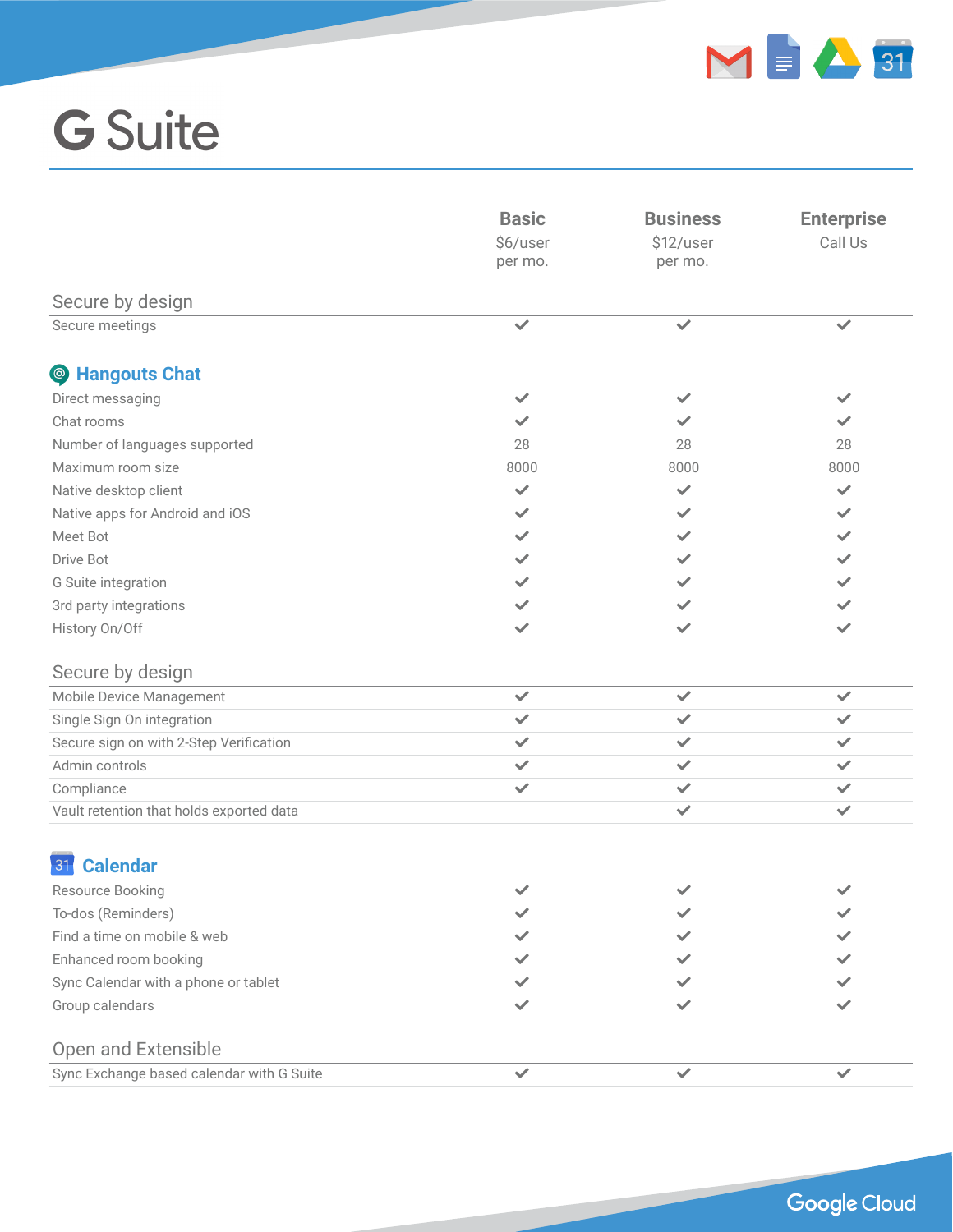

|                                             | <b>Basic</b><br>\$6/user<br>per mo. | <b>Business</b><br>\$12/user<br>per mo. | <b>Enterprise</b><br>Call Us |
|---------------------------------------------|-------------------------------------|-----------------------------------------|------------------------------|
| <b>E</b> Groups                             |                                     |                                         |                              |
| Search                                      | $\checkmark$                        | $\checkmark$                            | $\checkmark$                 |
| <b>Groups for Business</b>                  | $\checkmark$                        | $\checkmark$                            | $\checkmark$                 |
| Admin managed Groups                        | $\checkmark$                        | $\checkmark$                            | ✓                            |
| Forums and collaborative inboxes            | $\checkmark$                        | $\checkmark$                            | $\checkmark$                 |
| Secure by design                            |                                     |                                         |                              |
| Control access, creation, visibility        | $\checkmark$                        | $\checkmark$                            | $\checkmark$                 |
| Moderate messages                           | $\checkmark$                        | $\checkmark$                            | ✓                            |
| Admin controls for Groups for Business      | $\checkmark$                        | $\checkmark$                            | $\checkmark$                 |
| Admin controls for mailing lists            | $\checkmark$                        | $\checkmark$                            | $\checkmark$                 |
| <b>Open and Extensible</b>                  |                                     |                                         |                              |
| APIs to access and extend groups            | $\checkmark$                        | $\checkmark$                            | $\checkmark$                 |
| Sync with LDAP server like Active Directory | $\checkmark$                        | $\checkmark$                            |                              |
| Google+<br>$G+$                             |                                     |                                         |                              |
| Google+                                     | $\checkmark$                        | ✓                                       | $\checkmark$                 |
| Home stream                                 | $\checkmark$                        | $\checkmark$                            | $\checkmark$                 |
| Communities                                 | $\checkmark$                        | $\checkmark$                            | ✓                            |
| Collections                                 | $\checkmark$                        | ✓                                       | $\checkmark$                 |
| Photos and videos                           | $\checkmark$                        | $\checkmark$                            | $\checkmark$                 |
| Secure by design                            |                                     |                                         |                              |
| Private domain network                      | $\checkmark$                        | $\checkmark$                            | $\checkmark$                 |
| Privacy controls                            | $\checkmark$                        | $\checkmark$                            | $\checkmark$                 |
| Domain-restricted Communities               | $\checkmark$                        | ✓                                       | ✓                            |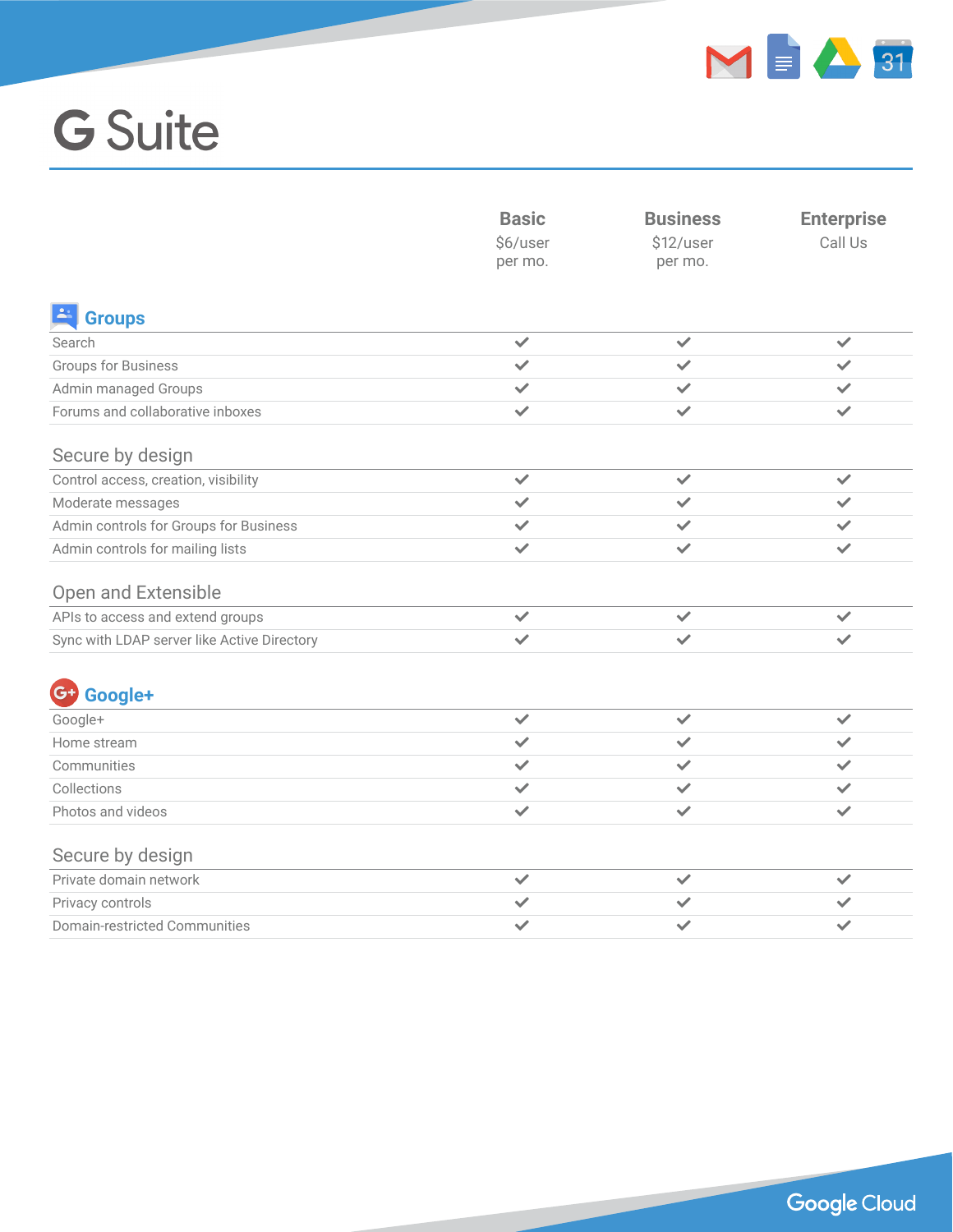

|                                                               | <b>Basic</b><br>\$6/user<br>per mo. | <b>Business</b><br>\$12/user<br>per mo. | <b>Enterprise</b><br>Call Us |
|---------------------------------------------------------------|-------------------------------------|-----------------------------------------|------------------------------|
| <b>A</b> Drive                                                |                                     |                                         |                              |
| Get as much cloud storage as you need                         | 30 GB                               | Unlimited                               | Unlimited                    |
| Search like you talk with Natural Language Processing         | $\checkmark$                        | $\checkmark$                            | $\checkmark$                 |
| Save time finding your work with Quick Access in Drive        | ✓                                   | $\checkmark$                            | ✓                            |
| Share files quickly & set expiration dates for files shared   | ✓                                   | ✓                                       | $\checkmark$                 |
| Information Rights Management on Drive files                  | $\checkmark$                        | $\checkmark$                            | $\checkmark$                 |
| Access all your Drive files directly from your Mac or PC      | ✓                                   | ✓                                       | ✓                            |
| Make files available offline                                  | $\checkmark$                        | ✓                                       | $\checkmark$                 |
| File versioning                                               | $\checkmark$                        | $\checkmark$                            | $\checkmark$                 |
| Drive app for iOS & Android                                   | $\checkmark$                        | ✓                                       | $\checkmark$                 |
| Secure by design                                              |                                     |                                         |                              |
| Data encryption at rest and in transit                        | ✓                                   | $\checkmark$                            | $\checkmark$                 |
| Simple sharing controls                                       | ✓                                   | $\checkmark$                            | ✓                            |
| Set default sharing state with easy-to-use Admin controls     | $\checkmark$                        | ✓                                       | $\checkmark$                 |
| Robust audit logs to analyze usage                            |                                     | $\checkmark$                            | $\checkmark$                 |
| Organization unit level controls for Drive                    |                                     | $\checkmark$                            | $\checkmark$                 |
| Custom admin alerts                                           |                                     | ✓                                       | $\checkmark$                 |
| eDiscovery on Drive files                                     |                                     | ✓                                       | $\checkmark$                 |
| <b>Built for teams</b>                                        |                                     | $\checkmark$                            | $\checkmark$                 |
| Open and extensible                                           |                                     |                                         |                              |
| Google Drive plugin for MS Office & Outlook                   | $\checkmark$                        | $\checkmark$                            | $\checkmark$                 |
| Access your information and content from apps with Drive APIs |                                     |                                         |                              |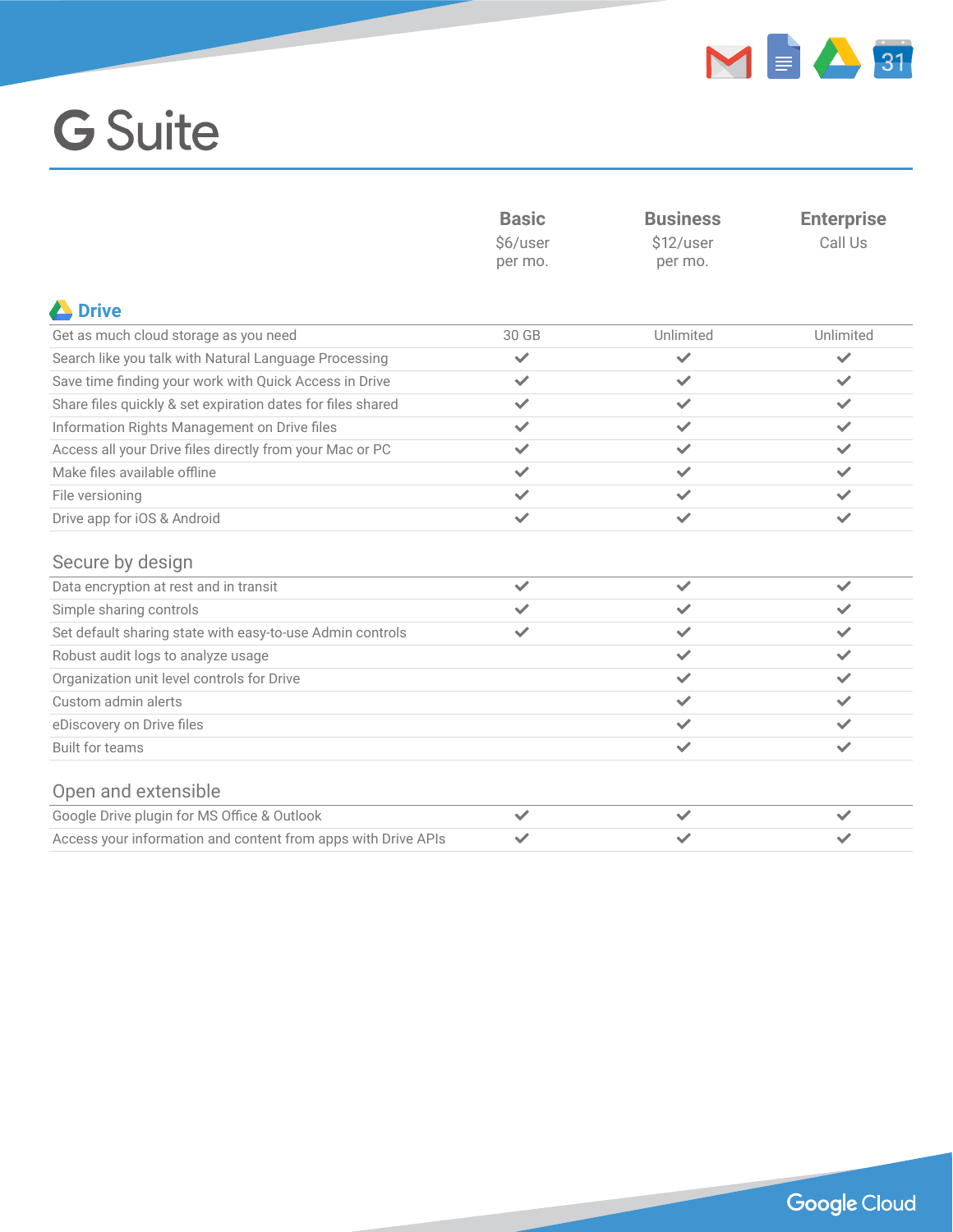

|                                                   | <b>Basic</b><br>\$6/user | <b>Business</b><br>\$12/user | <b>Enterprise</b><br>Call Us |
|---------------------------------------------------|--------------------------|------------------------------|------------------------------|
|                                                   |                          |                              |                              |
|                                                   | per mo.                  | per mo.                      |                              |
|                                                   |                          |                              |                              |
| <b>Docs</b>                                       |                          |                              |                              |
| Create, edit, collaborate                         | $\checkmark$             | ✓                            | $\checkmark$                 |
| Works anywhere, anytime-even offline              | $\checkmark$             | $\checkmark$                 | $\checkmark$                 |
| Changes saved automatically                       | $\checkmark$             | ✓                            | ✓                            |
| Real-time collaboration                           | $\checkmark$             | ✓                            | $\checkmark$                 |
| Smart editing and styling tools                   | ✓                        | ✓                            | $\checkmark$                 |
| Wide variety of templates                         | $\checkmark$             | $\checkmark$                 | ✓                            |
| Instant research and recommendations with Explore | ✓                        | ✓                            | $\checkmark$                 |
| Voice typing                                      | ✓                        | ✓                            | $\checkmark$                 |
| Supports file types, like Office                  | ✓                        | ✓                            | $\checkmark$                 |
| Revision history                                  | ✓                        | ✓                            | $\checkmark$                 |
| Action items                                      | ✓                        | ✓                            | $\checkmark$                 |
| Customizable templates                            | $\checkmark$             | ✓                            | ✓                            |
|                                                   |                          |                              |                              |
| Secure by design                                  |                          |                              |                              |
| Information Rights Management (IRM)               | $\checkmark$             | $\checkmark$                 | $\checkmark$                 |
|                                                   |                          |                              |                              |
| Open and Extensible                               |                          |                              |                              |
| Add-ons                                           | $\checkmark$             | $\checkmark$                 | $\checkmark$                 |
|                                                   |                          |                              |                              |
| <b>B</b> Sheets                                   |                          |                              |                              |
| Create, edit, collaborate                         | $\checkmark$             | $\checkmark$                 | $\checkmark$                 |
| Works anywhere, anytime-even offline              | $\checkmark$             | ✓                            | $\checkmark$                 |
| Changes saved automatically                       | $\checkmark$             | $\checkmark$                 | $\checkmark$                 |
| Real-time collaboration                           | $\checkmark$             | ✓                            | $\checkmark$                 |
| Powerful spreadsheets                             | $\checkmark$             | ✓                            | $\checkmark$                 |
| Smart editing and calculating tools               | $\checkmark$             | ✓                            | $\checkmark$                 |
| Templates                                         | ✓                        | ✓                            | ✓                            |
| Instant insights with Explore                     | ✓                        | ✓                            | $\checkmark$                 |
| Supports file formats, like Office                | ✓                        | ✓                            | $\checkmark$                 |
| Pivot tables                                      | ✓                        | ✓                            | ✓                            |
| Create a form or survey                           | ✓                        | ✓                            | ✓                            |
| Revision history                                  | $\checkmark$             |                              |                              |
| Customizable templates                            | ✓                        | ✓                            | ✓                            |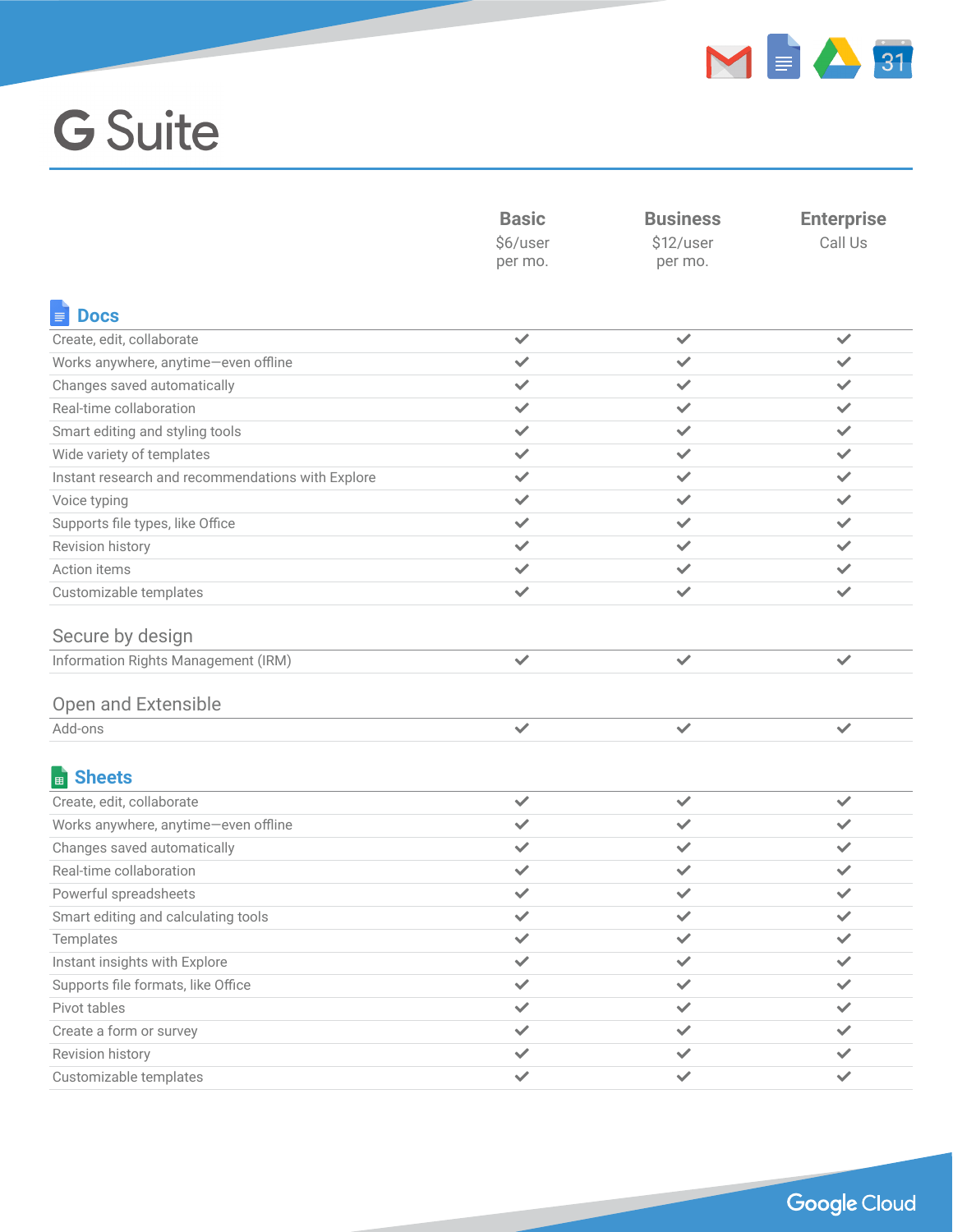

|                                                   | <b>Basic</b><br>\$6/user<br>per mo. | <b>Business</b><br>\$12/user<br>per mo. | <b>Enterprise</b><br>Call Us |
|---------------------------------------------------|-------------------------------------|-----------------------------------------|------------------------------|
| Secure by design                                  |                                     |                                         |                              |
| Information Rights Management (IRM)               | $\checkmark$                        | $\checkmark$                            | $\checkmark$                 |
| Open and extensible                               |                                     |                                         |                              |
| Seamless workflows with popular third-party apps  | $\checkmark$                        | $\checkmark$                            | $\checkmark$                 |
| Apps Script / Add Ons                             | $\checkmark$                        | ✓                                       | $\checkmark$                 |
| Sheets data connector for BigQuery                |                                     | $\checkmark$                            | $\checkmark$                 |
| <b>El Slides</b>                                  |                                     |                                         |                              |
| Create, edit, collaborate                         | $\checkmark$                        | $\checkmark$                            | $\checkmark$                 |
| Works anywhere, anytime-even offline              | $\checkmark$                        | ✓                                       | $\checkmark$                 |
| Changes saved automatically                       | ✓                                   | ✓                                       | ✓                            |
| Real-time collaboration                           | $\checkmark$                        | $\checkmark$                            | $\checkmark$                 |
| Wide variety of templates                         | ✓                                   | $\checkmark$                            | $\checkmark$                 |
| Get design recommendations instantly with Explore | $\checkmark$                        | $\checkmark$                            | $\checkmark$                 |
| Give a presentation                               | ✓                                   | ✓                                       | ✓                            |
| Connect with your audience                        | $\checkmark$                        | ✓                                       | $\checkmark$                 |
| Supports other files, like Office                 | $\checkmark$                        | ✓                                       | $\checkmark$                 |
| Revision history                                  | ✓                                   | ✓                                       | $\checkmark$                 |
| Customizable templates                            | $\checkmark$                        | $\checkmark$                            | $\checkmark$                 |
| Secure by design                                  |                                     |                                         |                              |
| Information Rights Management (IRM)               | $\checkmark$                        | ✓                                       | ✓                            |
| Open and extensible                               |                                     |                                         |                              |
| Integrated apps and the Slides API                | $\checkmark$                        | $\checkmark$                            | $\checkmark$                 |
| <b>E</b> Forms                                    |                                     |                                         |                              |
| Create, edit, and format                          | $\checkmark$                        | ✓                                       | $\checkmark$                 |
| Works anywhere, anytime-even offline              | ✓                                   |                                         | $\checkmark$                 |
| Responsive experience                             | ✓                                   |                                         |                              |
| Smart suggestions                                 | ✓                                   |                                         |                              |
| Real-time results                                 | ✓                                   | $\checkmark$                            | $\checkmark$                 |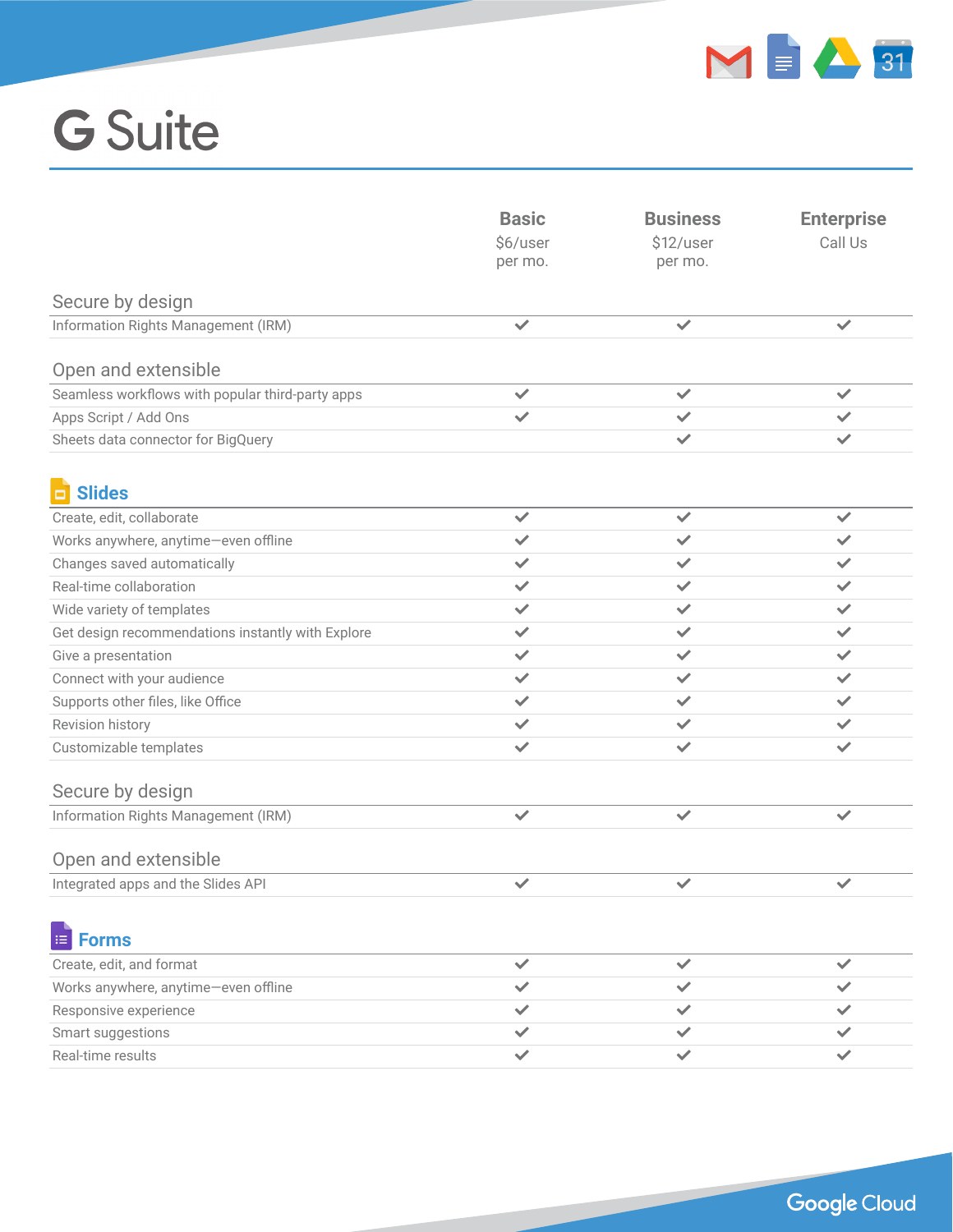

|                                                      | <b>Basic</b><br>\$6/user<br>per mo. | <b>Business</b><br>\$12/user<br>per mo. | <b>Enterprise</b><br>Call Us |
|------------------------------------------------------|-------------------------------------|-----------------------------------------|------------------------------|
| Build it together                                    | $\checkmark$                        | $\checkmark$                            | $\checkmark$                 |
| Customizable forms                                   | $\checkmark$                        | $\checkmark$                            | ✓                            |
| Wide variety of templates                            | $\checkmark$                        | ✓                                       | $\checkmark$                 |
| Quizzes                                              | ✓                                   | ✓                                       | $\checkmark$                 |
| Reminder emails                                      | $\checkmark$                        | $\checkmark$                            | $\checkmark$                 |
| Manage responses                                     | ✓                                   | ✓                                       | $\checkmark$                 |
| Collect emails                                       | ✓                                   | ✓                                       | $\checkmark$                 |
| Collect files                                        | ✓                                   | ✓                                       | $\checkmark$                 |
| Add images and videos                                | $\checkmark$                        | ✓                                       | $\checkmark$                 |
| Customizable templates                               | $\checkmark$                        | $\checkmark$                            | $\checkmark$                 |
| Open and extensible                                  |                                     |                                         |                              |
| Works with Sheets                                    | ✓                                   | $\checkmark$                            | ✓                            |
| Apps Script & add-ons                                | $\checkmark$                        | ✓                                       | $\checkmark$                 |
| <b>Sites</b>                                         |                                     |                                         |                              |
| <b>Sites</b>                                         | $\checkmark$                        | $\checkmark$                            | $\checkmark$                 |
| Easy to create                                       | ✓                                   | ✓                                       | ✓                            |
| Integrated with G Suite                              | $\checkmark$                        | ✓                                       | $\checkmark$                 |
| Build together                                       | ✓                                   | ✓                                       | ✓                            |
| Themes                                               | $\checkmark$                        | ✓                                       | $\checkmark$                 |
| Track performance                                    | ✓                                   | ✓                                       | $\checkmark$                 |
| Secure by design                                     |                                     |                                         |                              |
| Secure your site without requiring IT                | ✓                                   | ✓                                       | $\checkmark$                 |
| <b>19</b> Admin                                      |                                     |                                         |                              |
| <b>Administration controls</b>                       |                                     |                                         |                              |
| Admin roles with delegated access                    | ✓                                   | $\checkmark$                            | $\checkmark$                 |
| Control release cycle timing-rapid or delayed        | $\checkmark$                        | ✓                                       | ✓                            |
| Mobile Admin app                                     | ✓                                   |                                         | $\checkmark$                 |
| Single-sign-on (SSO) across applications             | ✓                                   | ✓                                       | ✓                            |
| (SAML, OAuth, Open ID Connect) and SCIM provisioning | ✓                                   | ✓                                       | ✓                            |
| Password strength requirements                       | ✓                                   | ✓                                       | ✓                            |
| 2-Step Verification and user managed security keys   | ✓                                   | ✓                                       | ✓                            |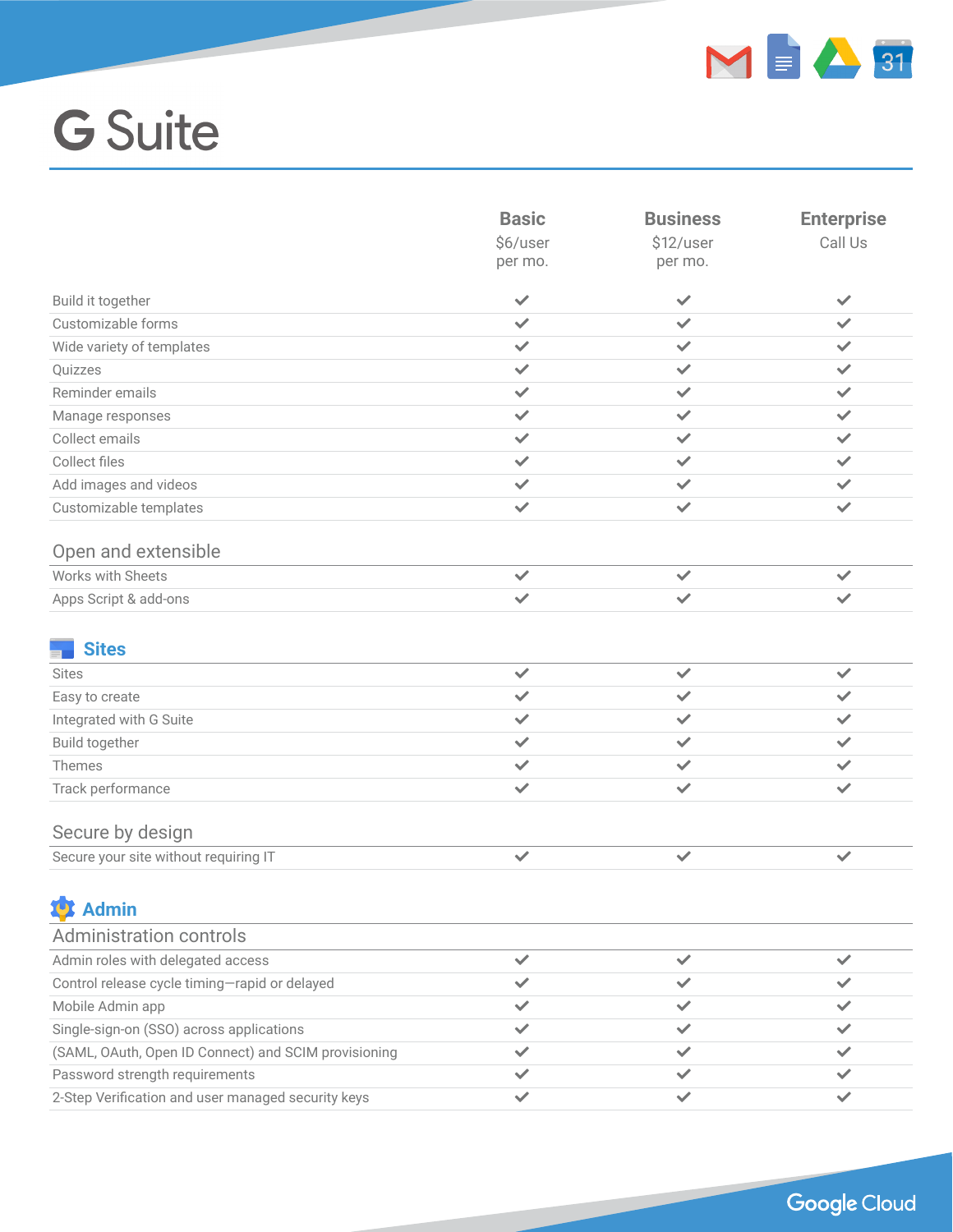

|                                                           | <b>Basic</b><br>\$6/user<br>per mo. | <b>Business</b><br>\$12/user<br>per mo. | <b>Enterprise</b><br>Call Us |
|-----------------------------------------------------------|-------------------------------------|-----------------------------------------|------------------------------|
| Domain-wide admin managed security keys                   |                                     | $\checkmark$                            | $\checkmark$                 |
| Enforce security key usage to access services             | $\checkmark$                        | $\checkmark$                            | $\checkmark$                 |
| Security center                                           |                                     |                                         | $\checkmark$                 |
| Reporting and audit                                       |                                     |                                         |                              |
| Detailed reporting and audit logs                         | $\checkmark$                        | $\checkmark$                            | $\checkmark$                 |
| Security alerts and reporting                             | $\checkmark$                        | $\checkmark$                            | $\checkmark$                 |
| Custom alerts                                             | ✓                                   | ✓                                       | $\checkmark$                 |
| Mobile audit reporting and API                            |                                     | ✓                                       | $\checkmark$                 |
| Advanced Drive audit reports and API                      |                                     | $\checkmark$                            | $\checkmark$                 |
| Application management                                    |                                     |                                         |                              |
| Sharing controls across services                          | $\checkmark$                        | $\checkmark$                            | $\checkmark$                 |
| Advanced controls for Google Drive                        |                                     | ✓                                       | $\checkmark$                 |
| Data loss prevention for Gmail and Drive                  |                                     |                                         | $\checkmark$                 |
| OAuth apps whitelisting                                   | $\checkmark$                        | $\checkmark$                            | $\checkmark$                 |
| Mobile apps whitelisting                                  | $\checkmark$                        | $\checkmark$                            | $\checkmark$                 |
| Device management                                         |                                     |                                         |                              |
| Personal mobile device management (Android, iOS, Windows) | $\checkmark$                        | $\checkmark$                            | $\checkmark$                 |
| Company-owned Android device management                   |                                     | $\checkmark$                            | $\checkmark$                 |
| Device management rules                                   |                                     |                                         | $\checkmark$                 |
| Chrome browser management                                 | $\checkmark$                        | ✓                                       | $\checkmark$                 |
| Easy migration                                            |                                     |                                         |                              |
| Automated migration tools                                 | $\checkmark$                        | $\checkmark$                            | $\checkmark$                 |
| Open and extensible                                       |                                     |                                         |                              |
| Sync with LDAP server like Active Directory               | $\checkmark$                        | $\checkmark$                            | $\checkmark$                 |
| Admin SDK and robust APIs                                 |                                     |                                         |                              |